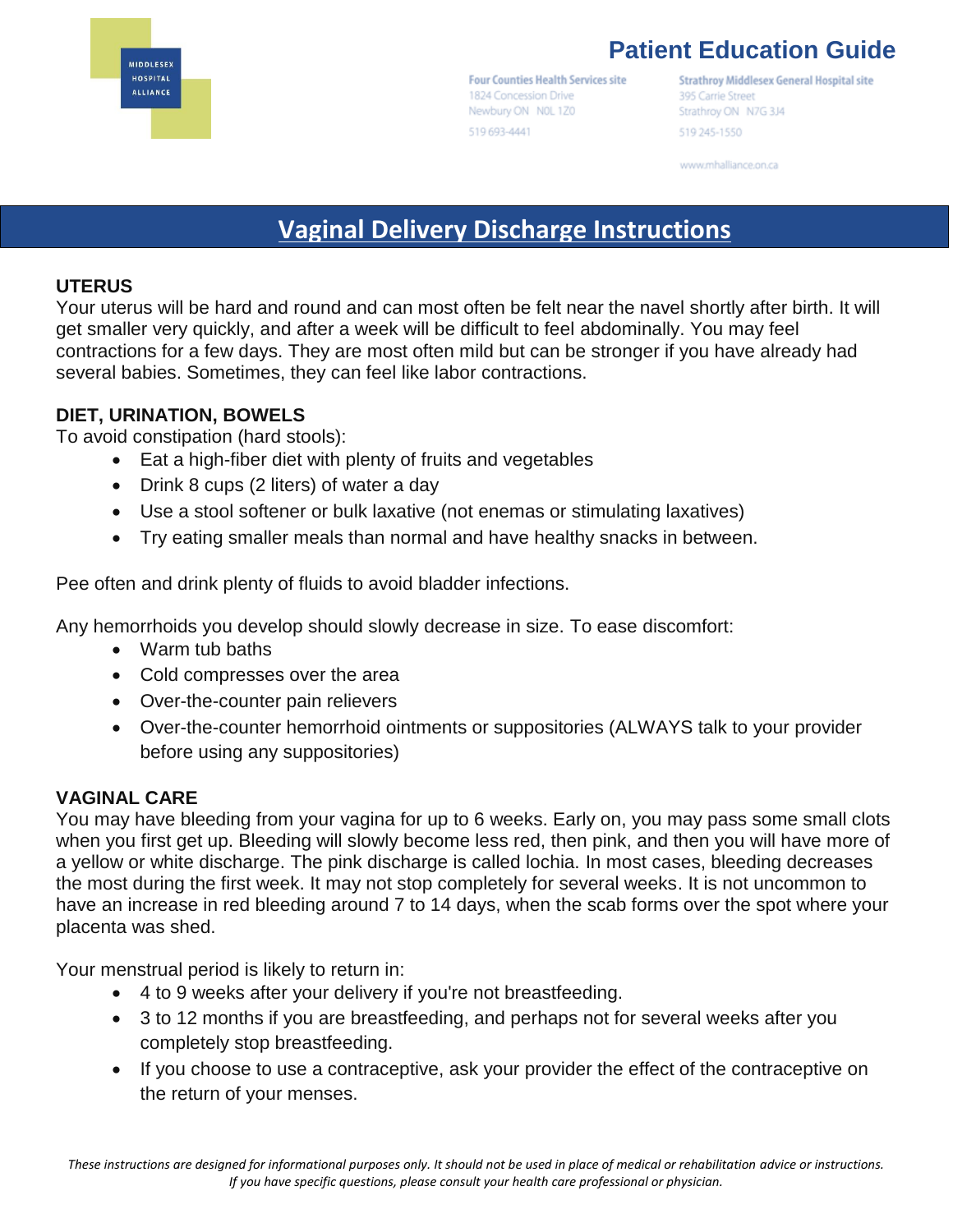Take tub baths or showers, using only plain water. Avoid bubble baths or oils.

Some women have an episiotomy (cut) during the birth. Most women heal from an episiotomy or lacerations without problems, although it may take several weeks. Your stitches do not need to be removed. Your body will absorb them.

### **BREAST CARE**

If you are not breastfeeding, breast engorgement may continue for a few days. To ease discomfort:

- Wear a supportive bra 24 hours a day for the first 1 to 2 weeks.
- Avoid any nipple stimulation.
- Use ice packs to help with the discomfort.
- Take ibuprofen to decrease pain and inflammation.

### **ACTIVITY**

You can return to normal activities, such as light office work or house cleaning, and walking, when you feel ready.

Exercise can help your muscles and improve your energy level. It can help you sleep better and relieve stress. It may help prevent postpartum depression. In general, it's safe to start gentle exercises a few days after a normal vaginal delivery -- or when you feel ready. Aim for 20 to 30 minutes a day at first, Even 10 minutes a day can help. If you feel any pain, stop exercising.

You can start sexual activity around 6 weeks after delivery, if the discharge or lochia has stopped. Women who breastfeed may have a lower sex drive than normal, along with vaginal dryness and pain with intercourse. This is because breastfeeding lowers hormone levels. The same drop in hormones most often prevents your menstrual period from returning for many months. During this time, use a lubricant and practice gentle sex. If sex is still difficult, talk with your provider. Your provider may recommend a hormone cream that can reduce your symptoms. These changes in your body are temporary. After you are done breastfeeding and your menstrual cycle returns, your sex drive and function should return to normal.

Talk with your provider about contraception after pregnancy before you leave the hospital. You may be able to get pregnant as soon as 4 weeks after having a baby. It is important to use effective contraception during this time.

#### **MOOD**

In the days or even months after delivery, some moms feel sad, disappointed, tired, or withdrawn. Many of these feelings are normal, and they often will go away. Try talking with your partner, family, or friends about your feelings. If these feelings do not go away or become worse, seek help from your provider.

## **WEIGHT LOSS**

You may lose up to 20 pounds (9 kilograms) over the first 2 weeks after having your baby. After that, weight loss of around one half pound (250 grams) per week is best. Your health care provider can explain more about losing weight after pregnancy.